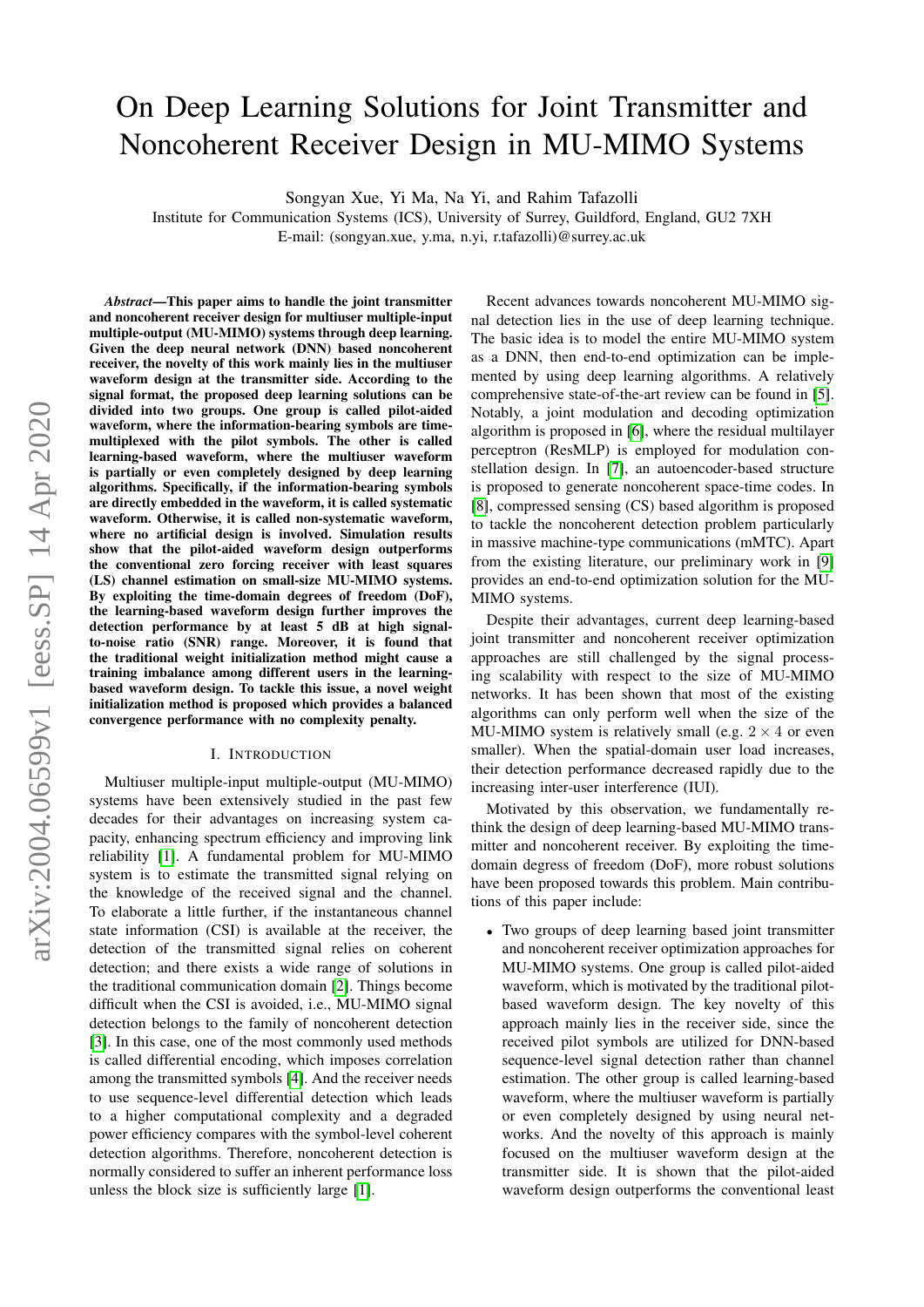squares (LS) channel estimation solution on smallsize MU-MIMO systems. Meanwhile, the learningbased waveform design largely improves the traditional channel estimation based solutions in various communication scenarios. Beside, all proposed approaches bypass channel inversion or factorization which are needed for most of the noncoherent detection approaches. Therefore, the required computational complexities are much lower.

• The development of a novel weight initialization method for the proposed learning-based waveform design, termed symmetrical-interval initialization. It is found that the traditional weight initialization method can result in a training imbalance among different users. To tackle this issue, the proposed approach restricts the intervals for weight initialization and yields a much better convergence performance in deep neural network (DNN) training phase.

# II. SYSTEM MODEL AND PROBLEM STATEMENT

#### *A. MU-MIMO Uplink Model*

Consider MU-MIMO uplink communications, where M user terminals (UTs) simultaneously communicate to an uplink access point  $AP$ ) with N receive antennas  $(N \geq M)$ . The MU-MIMO channel is assumed to be block-fading, i.e., the channel remains unchanged within the coherence time  $T$ , and each UT employs a single transmit-antenna<sup>[1](#page-0-0)</sup> to send a temporal sequence. For each transmission block of duration  $T$ , the received signal block is represented by

<span id="page-1-1"></span>
$$
Y = XH + V \tag{1}
$$

where  $Y \in \mathbb{C}^{T \times N}$  stands for the received signal block over T time slots,  $X \in \mathbb{C}^{T \times M}$  for the transmitted signal block,  $\mathbf{H} \in \mathbb{C}^{M \times N}$  for the MU-MIMO channel matrix, and  $V \in \mathbb{C}^{T \times N}$  for the additive white Gaussian noise (AWGN) with each element independently drawn from  $CN(0, \sigma^2 I)$ . Moreover, I is the identity matrix. Let  $\mathbf{x}_m \in$  $\mathbb{C}^{T\times 1}$  be the  $m^{\text{th}}$  column of **X**. The average transmission power of each UT is regularized by

$$
\frac{1}{T}\mathbb{E}\left[\mathbf{x}_{m}^{H}\mathbf{x}_{m}\right] \leq \delta_{m}P, \quad m \in \{1, 2, \ldots, M\} \tag{2}
$$

subject to  $\delta_m \geq 0$  and  $\sum_{m=1}^M \delta_m = 1$ , where  $P_{\text{max}}$  is the total power budget,  $\mathbb{E}(\cdot)$  is the expectation, and  $[\cdot]^H$  is the matrix Hermitian.

#### *B. Ambiguities in Noncoherent Detection*

Suppose: A1) the channel matrix  $H$  is unknown at the receiver side, and A2) elements in  $x_m$  can be mutually correlated. The receiver aims to reconstruct the transmitted signal block  $X$  from  $Y$  through noncoherent sequence detection. The maximum a posteriori (MAP) estimates of  $X$  is given by

<span id="page-1-0"></span>
$$
\hat{\mathbf{X}} = \underset{\mathbf{X}}{\text{arg}\max} \ p_{\mathbf{X}|\mathbf{Y}}(\mathbf{X}|\mathbf{Y}) \tag{3}
$$

subject to X drawn from a finite-alphabet set  $A =$  $\{\Theta_1, \ldots, \Theta_J\}$ , where  $\Theta_j \in \mathbb{C}^{T \times M}$  and J the size of **A.** The m<sup>th</sup> column of  $\Theta_i$  is the m<sup>th</sup> UT's codeword, denoted by  $\mathbf{c}_m$ , which is independently drawn from their specific codebooks  $C_m$ . Assuming each UT's codebook having L codewords, then we have  $J = L^M$ .

Theoretically, there are two factors that might cause a detection error in  $(3)$ . One is the white Gaussian noise V, and the other is the MU-MIMO channel H (i.e. channel ambiguity). The noise effect has been well studied in [\[10\]](#page-5-9), our focus is mainly on the channel ambiguity which should be well addressed in the proposed approaches.

*Definition 1 (Channel Ambiguity):* It is called channel ambiguity that the transmitted signal block  $X$  is not uniquely determined by the received signal block  $Y$  even in the noiseless case. This is one of the dominating factors that limits the application of noncoherent signal detection in MU-MIMO systems.

A natural solution towards this problem is to send a pilot sequence to estimate the fading coefficients [\[11\]](#page-5-10), and then use the estimated channel to communicate. Although the channel estimation solution is outside the scope of noncoherent detection, it is closely related to the proposed pilot-aided waveform approach due to the same waveform format. Therefore, we provide a brief analysis to improve the readability of this paper.

Consider the short coherence time case, where the coherent interval  $T < K + N$  with  $K = \min\{M, N\}$ . The training phase lasts  $T<sub>\tau</sub>$  time samples and the time duration for data transmission equals to  $T_d = T - T_{\tau}$ . In order to estimate the  $N$ -by- $M$  channel coefficients, we will need at least  $(N) \times (M)$  measurements at the receiver [\[12\]](#page-5-11). Therefore, the optimum length of the training interval is  $T<sub>\tau</sub> = M$  and the total DoF for communication is at most

<span id="page-1-2"></span>
$$
D_{\text{pilot}} = M(1 - \frac{M}{T})
$$
\n(4)

and the result capacity lower bound with optimum power allocation at high signal-to-noise ratios (SNR) is given by

$$
C_{\text{pilot}} \geq \left(1 - \frac{M}{T}\right) \mathbb{E}\left[\log \det\left(\mathbf{I}_M + \frac{1}{\sqrt{1 - \frac{M}{T}} + \sqrt{\frac{M}{T}}\right)^2} \cdot \frac{\hat{\mathbf{H}} \hat{\mathbf{H}}^H}{M} \cdot \rho\right]
$$
(5)

where  $\rho$  is the expected received SNR at each receive antenna, and  $\hat{H}$  the normalized channel estimate [\[11\]](#page-5-10). Intuitively, the training based algorithm suffers a fractional DoF gap of  $(M)/(T)$  from the ideal DoF. In Section III, we will demonstrate that the proposed learning-based approaches have the ability to mitigate the DoF loss.

# III. DEEP LEARNING BASED JOINT TRANSMITTER AND NONCOHERENT RECEIVER DESIGN

#### *A. Pilot-aided Waveform Design*

*Definition 2:* It is called pilot-aided waveform design when the multiuser waveform is formed by the traditional MU-MIMO pilot symbols and the information-bearing symbols; as shown in Fig. [1.](#page-2-0)

<sup>&</sup>lt;sup>1</sup>We assume each user having a single antenna to focus our presentation on the key ideas. An extension to multiple antennas is trivial.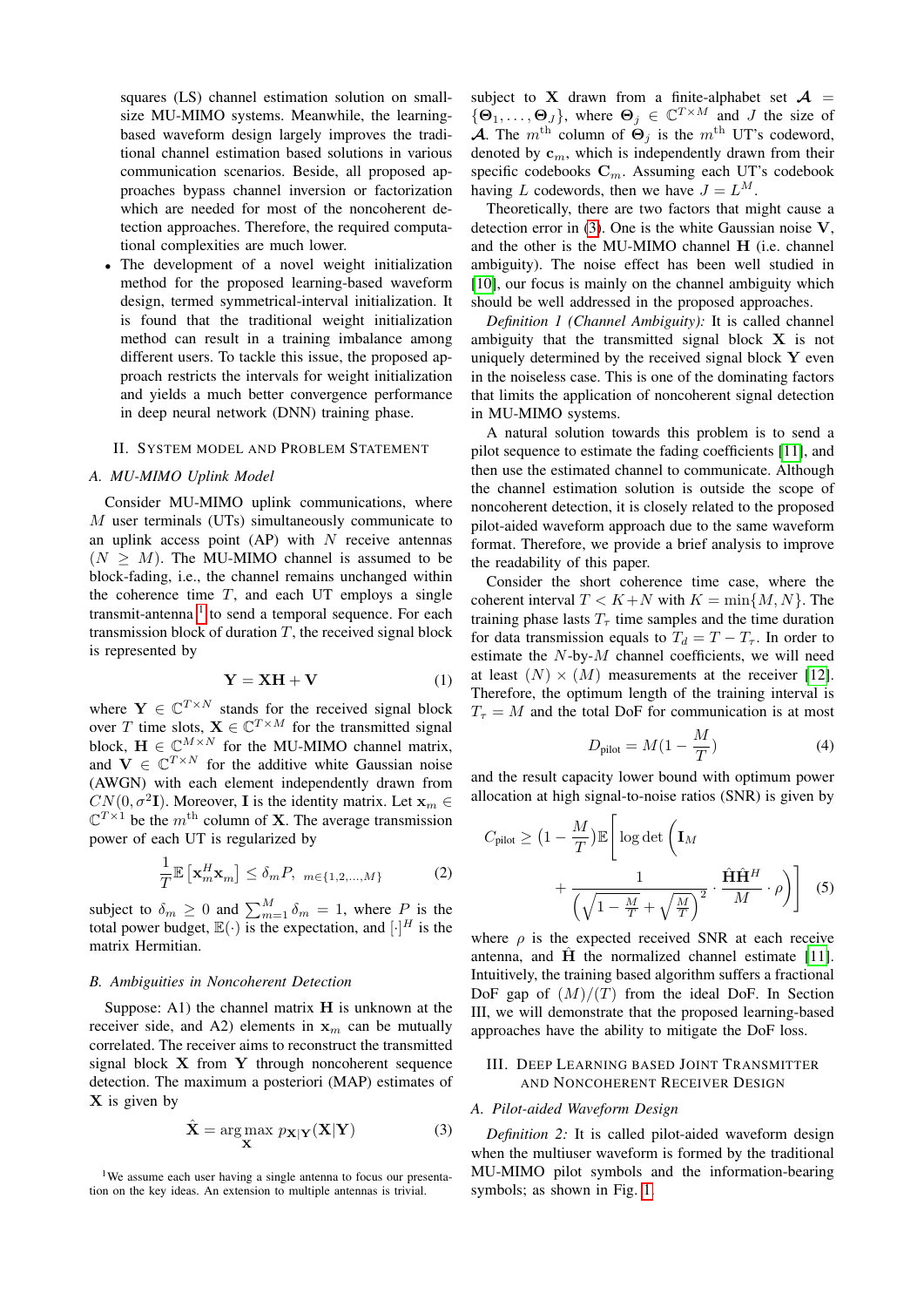

<span id="page-2-0"></span>Fig. 1. The proposed system architecture and waveforms for MU-MIMO joint transmitter and noncoherent receiver optimization.

We start from the introduction of the basic signal model, the two-part training and data process is equivalent to partitioning the matrix in [\(1\)](#page-1-1) as

<span id="page-2-1"></span>
$$
\mathbf{X} = \begin{pmatrix} \mathbf{X}_{\tau} \\ \mathbf{X}_{d} \end{pmatrix}, \ \mathbf{Y} = \begin{pmatrix} \mathbf{Y}_{\tau} \\ \mathbf{Y}_{d} \end{pmatrix} \tag{6}
$$

where  $X_{\tau}$  and  $X_d$  stand for the matrices of training and data samples, respectively; and  $Y_\tau$  and  $Y_d$  for the corresponding received signal blocks. As aforementioned,  $X_d$ might not be uniquely determined by  $Y_d$  due to channel ambiguity. Later, we will introduce how training matrices  $X_{\tau}$  and  $Y_{\tau}$  can be used to mitigate the uncertainty.

For pilot-aided waveform design, the transmitter side does not contain any neural networks. The linear layers are a group of predefined codebooks  $\mathbf{W}_{m}^{(p)} \in \mathbb{C}^{L \times T}, \ _{1 \leq m \leq M},$ with each consist of both pilot component and data component as described in [\(6\)](#page-2-1). The input to the linear layer is a one-hot vector, denoted by  $s_{m,1} < m < M$ , with the size of  $(L) \times (1)$ , and  $s_m$  follows the uniform distribution. The output is  $\mathbf{z}_m = \mathbf{W}_m^{(p)T} \mathbf{s}_m$ ,  $1 \le m \le M$ , which is one of the codeword in the predefined codebook. Intuitively,  $s_m$  serves as a waveform selector. By combining the codewords from all  $M$  users, we are able to form the signal block X. At the receiver side, DNN plays a central role for multiuser noncoherent signal detection. The input to the DNN receiver is obtained by reshaping the signal matrix  $Y$  into a column vector  $y$ . It is worth noting that the communication signals are normally modeled as complex-valued symbols, but most of the deep learning algorithms are based on real-valued operations. To facilitate the learning and communication procedure, it is usual practice to convect complex signals to their real signal equivalent version by concatenating their real and imaginary parts  $2$  (see [\[13\]](#page-5-12)–[\[19\]](#page-5-13)) which can be described as

$$
\mathbf{y}_{\text{real}} = \begin{bmatrix} \Re(\mathbf{y}) \\ \Im(\mathbf{y}) \end{bmatrix} \tag{7}
$$

The noncoherent DNN receiver consists of three layers: two dense layers with ReLU activation function followed by a dense layer with Sigmoid activation function. The output of the DNN receiver  $\hat{s}$  is an estimate of the original information-bearing bits. Such an estimate can be trained by using supervised learning algorithms with the objective of minimizing the difference between the network estimate  $\hat{s}$  and the ground-truth training label s, where the latter can be obtained by using the codebook combination approaches (see [19, Section II-B&C] for more detailed descriptions).

*Proposition 1:* Given the received signal Y and the supervisory training target s, deep learning will establish the link between Y and  $X_d$  according to the MAP probability  $p(s|Y) = p(X_d|Y)$ .

For a fixed channel matrix H, we can easily obtain the estimate of  $X_d$  according to the MAP probability  $p(\mathbf{X}_d|\mathbf{Y}_d)$  even without the pilot component. Problem becomes difficult when H is randomly varying. In this case,  $Y<sub>\tau</sub>$  can be employed to mitigate the channel uncertainty in noncoherent signal detection. From mutual information point of view we have

$$
I(\mathbf{Y}_{\tau}, \mathbf{Y}_{d}; \mathbf{X}_{d}) = I(\mathbf{Y}_{d}; \mathbf{X}_{d} | \mathbf{Y}_{\tau}) + I(\mathbf{Y}_{\tau}; \mathbf{X}_{d})
$$
  
\n
$$
= I(\mathbf{Y}_{d}; \mathbf{X}_{d} | \mathbf{Y}_{\tau})
$$
  
\n
$$
\approx I(\mathbf{Y}_{d}; \mathbf{X}_{d} | \mathbf{H})
$$
  
\n
$$
\ge I(\mathbf{Y}_{d}; \mathbf{X}_{d})
$$
 (8)

where  $I(Y_\tau; X_d) = 0$  because  $X_d$  is independent of  $Y_\tau$ , and the equality holds if and only if  $H$  is fixed. Intuitively, the pilot signal block is able to mitigate the channel uncertainty to a certain level. Generally, one of the major advantages of the pilot-aided waveform design is that it bypasses channel matrix inversion or factorization which are needed in most of the channel estimation solutions. Therefore, the required computational complexity is much lower than the others. Despite, such an approach still suffers a fractional DoF loss which will directly affect the system capacity as we previously shown in [\(5\)](#page-1-2).

 $2$ For the sake of mathematical notation simplicity, we will not use doubled size for the rest of this paper.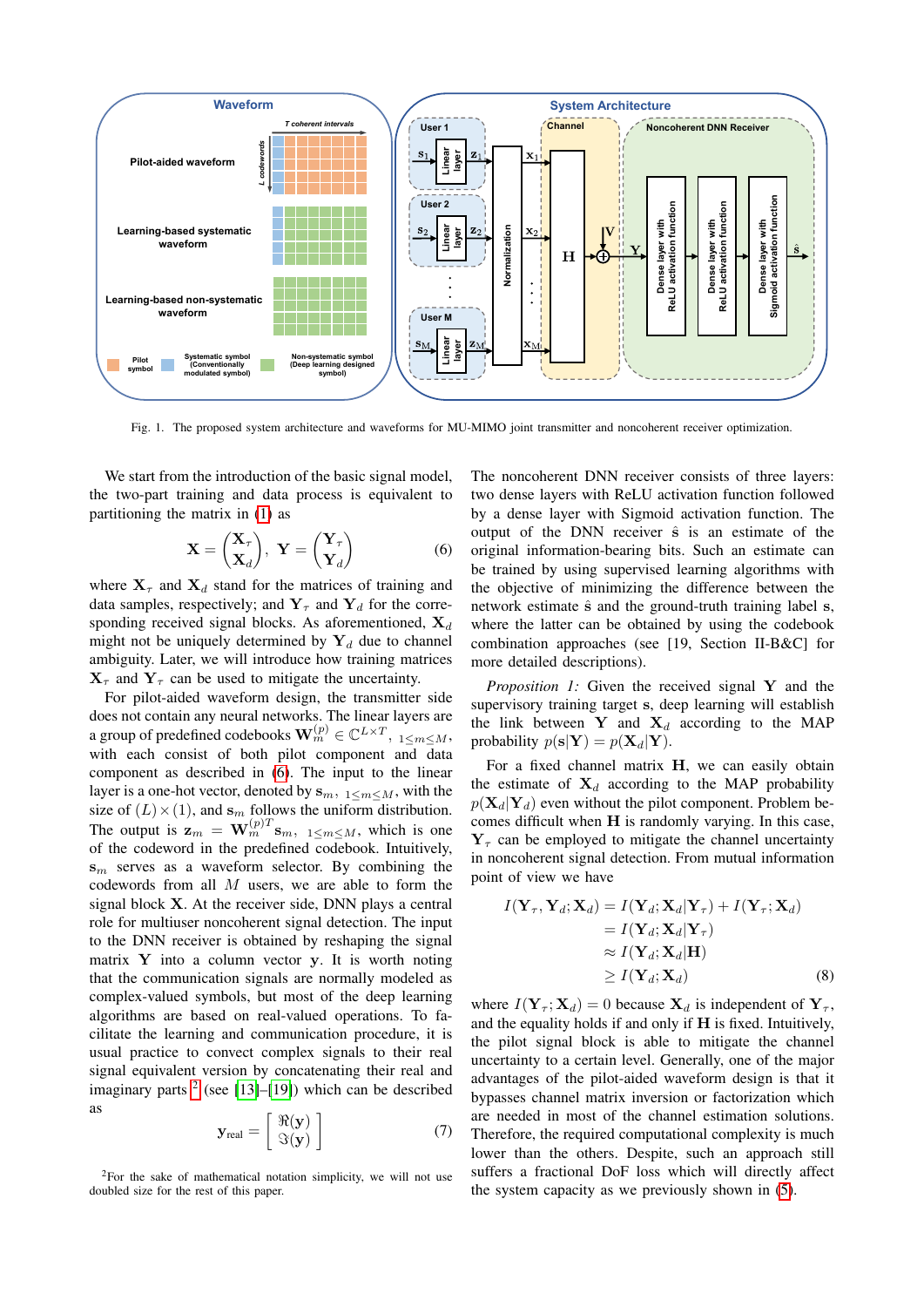# *B. Learning-based Waveform Design*

*Definition 3:* It is called learning-based waveform design when the multiuser waveform is partially or even completely designed by neural network. If the information-bearing symbol is directly embedded in the designed waveform, it is called systematic waveform. Otherwise, it is called non-systematic waveform, where no artificial design is involved; as shown in Fig. [1.](#page-2-0)

For learning-base waveform design, the transmitter side is modeled as a group of linear layers, with each weighting matrix can be viewed as a user-specific codebook. The difference between systematic and non-systemic waveform is the number of learnable parameters (i.e. nonsystematic symbols) inside the weighting matrix. These parameters will be optimized by the model during the training procedure. In systematic waveform, the total number of learnable parameters is  $(L) \times (T-1)$ , together with the  $(L) \times (1)$  systematic part, forms the weighting matrix  $\mathbf{W}_m^{(s)}$ ,  $_{1 \le m \le M}$ . On the other hand, the total number of learnable parameters for non-systematic waveform is  $(L) \times (T)$  since it does not contain any artificial design. The input to the linear layer is again a one-hot vector  $s_m$ ,  $1 \le m \le M$ , with the size of  $(L) \times (1)$ . And the output of the linear layer is again one of its column elements. By normalizing the signal power, the designed signal can be transmitted through wireless channel. Besides, the DNNbased noncoherent receiver remains unchanged as we have introduced in the previous section.

*Proposition 2 (see [\[9\]](#page-5-8)):* The goal of multiuser joint waveform design is to find a set  $\mathcal{A} = \{\Theta_1, \dots, \Theta_J\}$  (or equivalently  $\mathbf{C}_m$ ,  $\forall m$ ) that minimizes the error probability.

Given the waveform set to be equally probable, the probability of signal  $\Theta_i$  being detected incorrectly in the noise-free case can be expressed as

$$
\mathcal{P}_{\epsilon} = \mathbb{E}\left(\frac{\sum_{i \neq j} p(\mathbf{\Theta}_j^{-1}\mathbf{\Theta}_i\mathbf{H}_i)}{\sum_{j=1}^J p(\mathbf{\Theta}_j^{-1}\mathbf{\Theta}_i\mathbf{H}_i)}\right)
$$
(9)

where  $H_i \triangleq \Theta_i^{-1} Y$  in the noiseless case. Thus, the codebook design aims to minimize the following objective function

<span id="page-3-0"></span>
$$
\min_{\mathbf{\mathcal{A}}} \mathcal{P}_{\epsilon} = \min_{\mathbf{\mathcal{A}}} (1 - \Gamma(\mathbf{H}_i, \Theta_i))
$$
 (10)

where

$$
\Gamma(\mathbf{H}_i, \mathbf{\Theta}_i) \triangleq \mathbb{E}\left(\frac{p(\mathbf{H}_i)}{\sum_{j=1}^J p(\mathbf{\Theta}_j^{-1}\mathbf{\Theta}_i\mathbf{H}_i)}\right) \qquad (11)
$$

In general, this optimization problem is mathematically intractable and highly depends on the probability distribution of  $H_i$ . We might employ Cauchy–Schwarz inequality to obtain

$$
\Gamma(\mathbf{H}_i, \mathbf{\Theta}_i) \le \sqrt{\mathbb{E}\left(\frac{p(\mathbf{H}_i)}{(\sum_{j=1}^J p(\mathbf{\Theta}_j^{-1}\mathbf{\Theta}_i\mathbf{H}_i))^2}\right) \mathbb{E}\left(p(\mathbf{H}_i)\right)}
$$
(12)

and the upper bound can be achieved at

<span id="page-3-1"></span>
$$
p(\mathbf{H}_i) + \sum_{i \neq j} p(\mathbf{\Theta}_j^{-1} \mathbf{\Theta}_i \mathbf{H}_i) = \lambda
$$
 (13)

where  $\lambda$  is a constant number. Generally, it is mathematically challenged to obtain sufficient conditions for [\(10\)](#page-3-0) and the optimization problem in [\(13\)](#page-3-1) is an integer linear programming (ILP) problem which is NP hard. The above motivates us to utilize deep learning technique to find an acceptable waveform set  $A$ . Moreover, since the proposed deep learning algorithms do not have pilotoverhead, it is trivial to justify that the achievable DoF for communication is M without any fractional loss.

# *C. Complexity Analysis*

The computational complexity required for training the pilot-aided waveform design approach is  $\mathcal{O}(|\mathcal{B}|N^2)$  per iteration, where  $|\mathcal{B}|$  is the size of mini-batch; and  $\mathcal{O}(N^2)$ per detection after training finished. The complexity is dominated by the matrix multiplication since the proposed network architecture only involves a feedforward neural network with several layers. The learning-based waveform design has the same complexity of  $\mathcal{O}(N^2)$  since it has similar architecture with the pilot-aided waveform design. To put this in perspective, the LS channel estimation with zero forcing (ZF) equalization has a complexity of  $\mathcal{O}(N^3)$ as matrix inversion is needed, but it is non-iterative and no training is required. Besides, the LS channel estimation with maximum-likelihood sequence detection (MLSD) has a complexity of  $\mathcal{O}(L^M)$ .

## IV. SIMULATION RESULTS AND EVALUATION

#### *A. Implementation Details*

For pilot-aided waveform design, the training data consists of a number of randomly generated pairs  $p^{(i)}$  =  $\{s^{(i)}, y^{(i)}\}$ , where  $y^{(i)}$  is obtained by transmitting pilotaided signal blocks  $X^{(i)}$  through a random Rayleigh block-fading channel  $\mathbf{H}^{(i)}$ , and  $\mathbf{s}^{(i)}$  is the referenced training target as we introduced in Section III-A. For learning-based waveform design, the training input is a group of one-hot vectors  $\mathbf{s}_{m}^{(i)}$ ,  $1 \leq m \leq M$ , and the supervisory training output is again  $\overline{s^{(i)}}$  by using codebook combination approaches [\[19\]](#page-5-13).

The neural network is trained by using stochastic gradient descent (SGD) algorithm with Adam optimizer at early training stage. After a certain number of training epochs, we removes the Adam optimizer and only SGD algorithm is used to train the network until converging since SGD is believed to offer better convergence performance during final training phase [\[20\]](#page-5-14). The learning rate is set to be 0.001 and the size of mini-batch is 200. The loss function is categorical cross entropy which is defined as

$$
\mathcal{L}(\mathbf{s}^{(i)}, \hat{\mathbf{s}}^{(i)}) = -\frac{1}{|\mathcal{B}|} \sum_{\mathbf{p}^{(i)} \in \mathcal{B}} \mathbf{s}^{(i)} \log \hat{\mathbf{s}}^{(i)} \tag{14}
$$

where  $\beta$  is the training set of a mini-batch.

In addition to these basic settings, here we also propose a novel weight initialization method for the learningbased waveform design. It is well known that weight initialization plays an important role in contributing to the DNN convergence performance. The traditional method,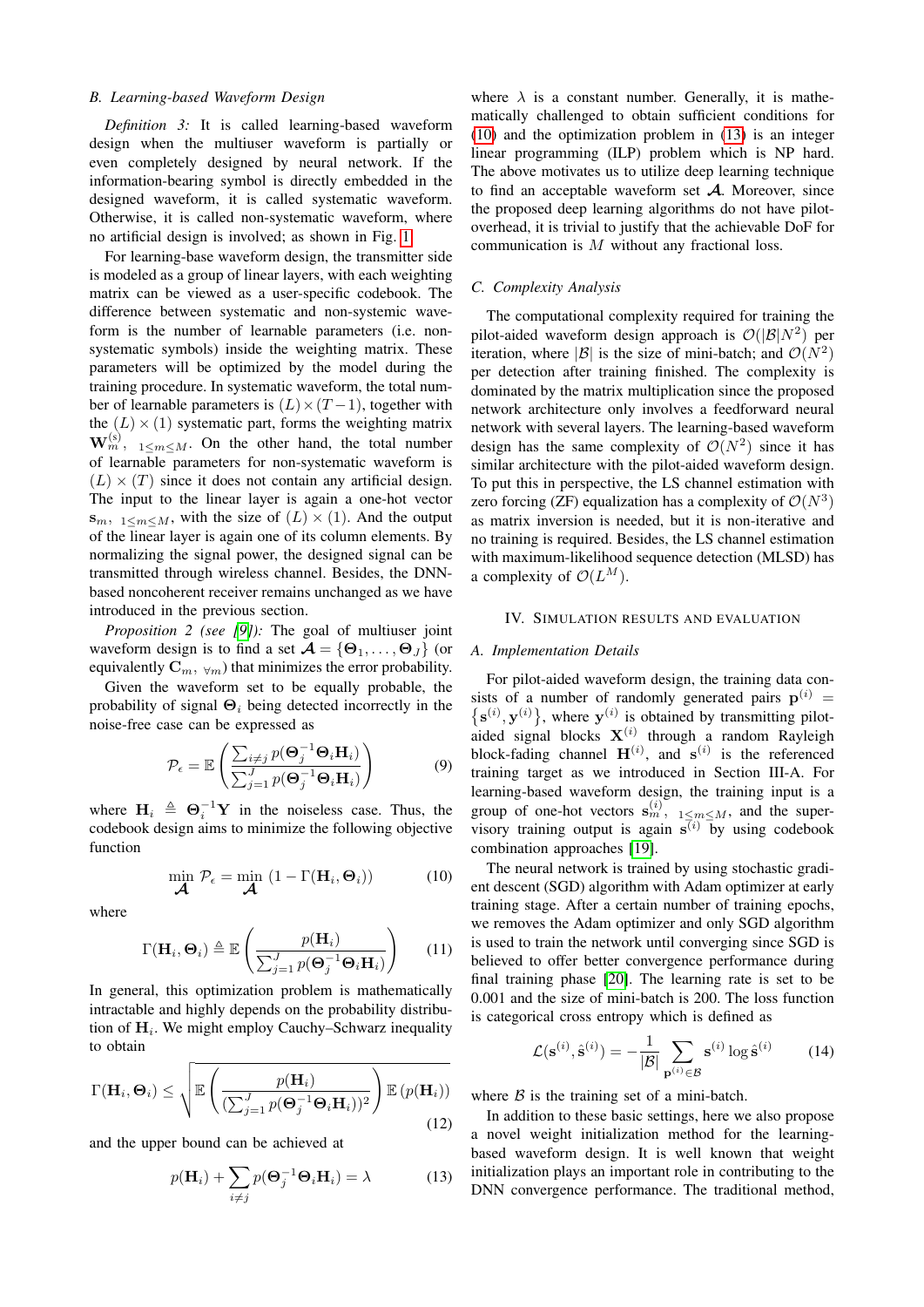

<span id="page-4-0"></span>Fig. 2. The convergence performance of the Xavier initialization (left) and the proposed symmetrical-interval initialization method (right).

TABLE I LAYOUT OF THE ARTIFICIAL NEURAL NETWORK (ANN)

| Laver           | <b>Output dimension</b> |
|-----------------|-------------------------|
| Input           | 2NT                     |
| Dense + ReLU    | 1024                    |
| Dense + ReLU    | 512                     |
| Dense + Sigmoid | $M \log L$              |

such as Xavier [\[21\]](#page-5-15), is to generate weights by using the following heuristic

$$
\mathbf{W} \sim U\left(0, \frac{1}{\sqrt{n}}\right) \tag{15}
$$

where  $U(a, b)$  denotes the uniform distribution in the interval  $(a - b, a + b)$  and n is the size of the input. However, such a method could result in a user imbalance problem. In Fig. [2](#page-4-0) (left), we found that two users fails to converge as their detection error rate remains unchanged at 0.5. This is because the initialized weighting matrix  $W_m$ ,  $1 \le m \le M$  might have its column elements differ by orders of magnitude before entering the normalization function. Therefore, individual user's waveform dominates the entire transmitted signal in training phase. To tackle this issue, we proposed a novel weight initialization method, termed symmetrical-interval initialization which randomly generates the weighting matrix elements within a pair of symmetrical intervals as described in the following equation

$$
\mathbf{W} \sim U\left( \left( -\frac{1}{\sqrt{n}}, \zeta \right) \cup \left( \frac{1}{\sqrt{n}}, \zeta \right) \right) \tag{16}
$$

where  $\zeta$  is an arbitrary constant one order of magnitude smaller than  $1/\sqrt{n}$ . By such means, the convergence performance of the proposed learning-based waveform design has been greatly improved as shown in Fig. [2](#page-4-0) (right).

All simulations are run on a Dell PowerEdge R730 2x 8-Core E5-2667v4 server, and implemented in Matlab.

## *B. Simulation and Performance Evaluation*

Our computer simulations are structured into two parts with respect to the size of MU-MIMO network. For pilot-



<span id="page-4-1"></span>Fig. 3. Performance comparison among various schemes with  $M = 4$ ,  $N = 8, T<sub>\tau</sub> = 4, T<sub>d</sub> = 1.$ 



<span id="page-4-2"></span>Fig. 4. Performance comparison among various schemes with  $M = 8$ ,  $N = 16, T<sub>\tau</sub> = 8, T<sub>d</sub> = 1.$ 

aided waveform design, the number of pilot symbols sent by each user is equal to the user number  $M$  in the simulation (i.e.  $T<sub>\tau</sub> = M$ ). For learning-based waveform design, the coherent interval  $T$  is set to be the same as the previous case to ensure the fair performance comparison. The modulation scheme is set to be the quadrature phase-shift keying (QPSK). The key metric utilized for performance evaluation is the average bit error rate (BER) over sufficient Monte-Carlo trails of block Rayleigh fading channels. The SNR is defined as the average received information bit-energy to noise ratio per receive antenna for the entire  $T$  coherent intervals. Besides, the neural network layout is listed in Table I.

Fig. [3](#page-4-1) shows the average BER performance of the proposed deep learning approaches in 4-by-8 MU-MIMO system. The baselines for performance comparison are obtained by using the conventional LS channel estimation with ZF equalization or MLSD. The coherent time slot T is set to be 5. It is shown that the proposed pilot-aided waveform design slightly outperforms the conventional LS channel estimation with ZF equalization. The performance improvement is around 0.6 dB at BER of 10<sup>−</sup><sup>2</sup> . But the gap to the LS-MLSD solution is still around 1.5 dB at BER of 10<sup>−</sup><sup>2</sup> . Meanwhile, two learning-based waveform design approaches demonstrate their tremendous advan-